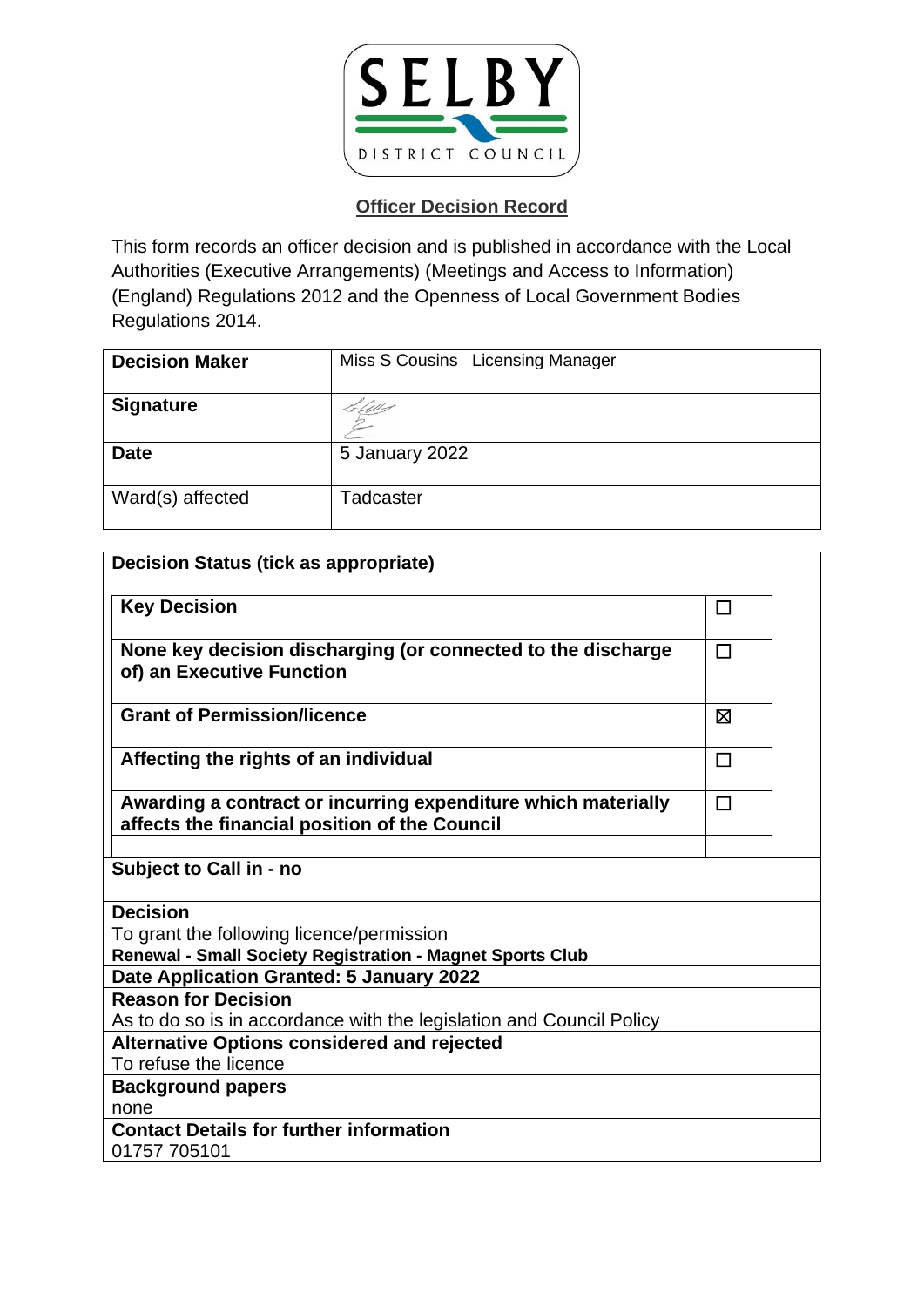

| <b>Decision Maker</b> | Miss S Cousins Licensing Manager |
|-----------------------|----------------------------------|
| <b>Signature</b>      | H Abbey                          |
| <b>Date</b>           | 10 January 2022                  |
| Ward(s) affected      | Womersley                        |

| <b>Decision Status (tick as appropriate)</b>                                                                   |        |  |
|----------------------------------------------------------------------------------------------------------------|--------|--|
| <b>Key Decision</b>                                                                                            | П      |  |
| None key decision discharging (or connected to the discharge<br>of) an Executive Function                      | $\Box$ |  |
| <b>Grant of Permission/licence</b>                                                                             | ⊠      |  |
| Affecting the rights of an individual                                                                          | $\Box$ |  |
| Awarding a contract or incurring expenditure which materially<br>affects the financial position of the Council | П      |  |
| Subject to Call in - no                                                                                        |        |  |
| <b>Decision</b>                                                                                                |        |  |
| To grant the following licence/permission                                                                      |        |  |
| Renewal - Small Society Registration - Church Of Saint Martin                                                  |        |  |
| Date Application Granted: 10 January 2022                                                                      |        |  |
| <b>Reason for Decision</b>                                                                                     |        |  |
| As to do so is in accordance with the legislation and Council Policy                                           |        |  |
| <b>Alternative Options considered and rejected</b>                                                             |        |  |
| To refuse the licence                                                                                          |        |  |
| <b>Background papers</b>                                                                                       |        |  |
| none                                                                                                           |        |  |
| <b>Contact Details for further information</b>                                                                 |        |  |
| 01757 705101                                                                                                   |        |  |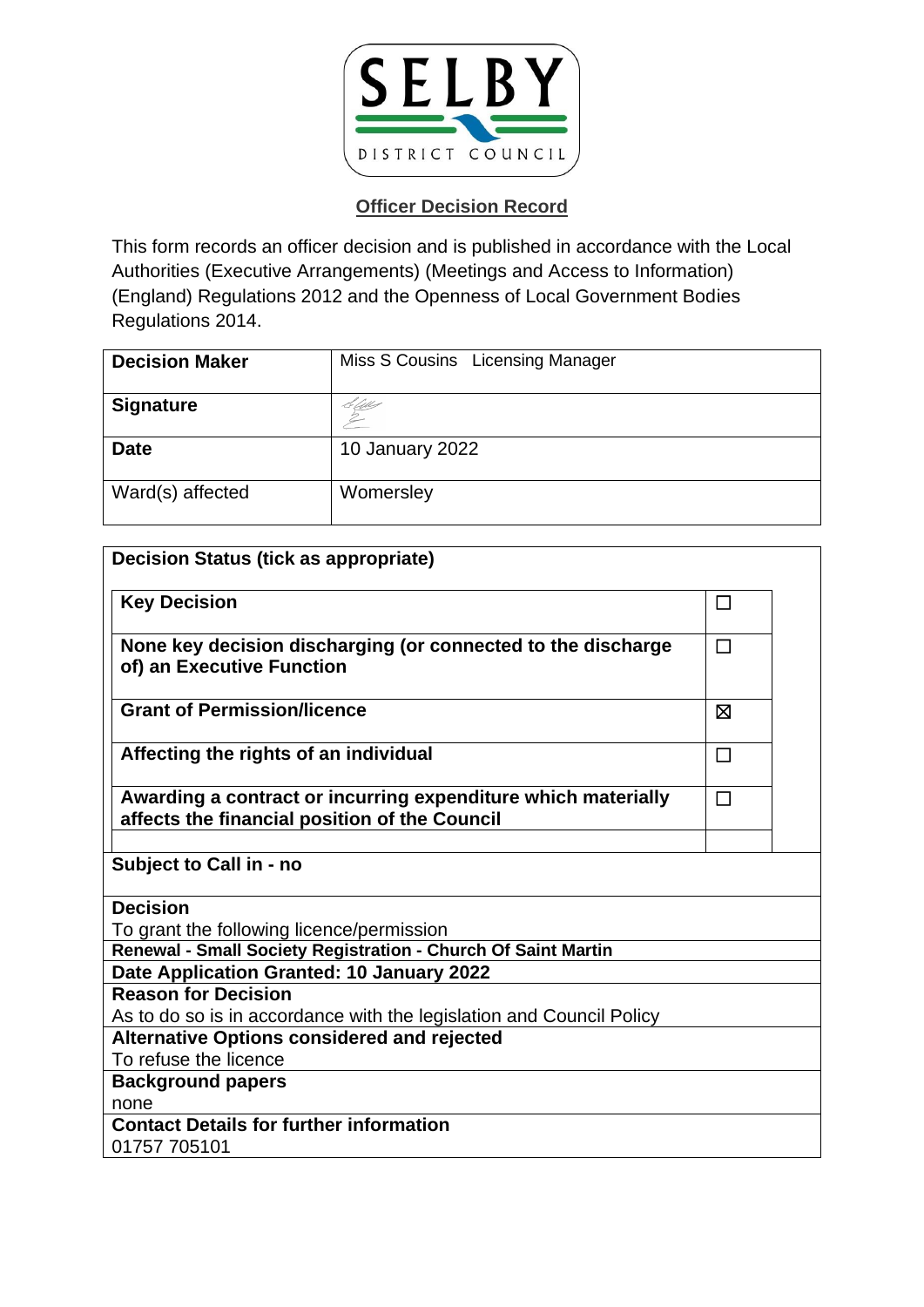

| <b>Decision Maker</b> | Miss S Cousins Licensing Manager |
|-----------------------|----------------------------------|
| <b>Signature</b>      | d typpe<br>E                     |
| <b>Date</b>           | 12 January 2022                  |
| Ward(s) affected      | <b>Selby District</b>            |

| <b>Decision Status (tick as appropriate)</b>                                                                   |        |  |
|----------------------------------------------------------------------------------------------------------------|--------|--|
| <b>Key Decision</b>                                                                                            | □      |  |
| None key decision discharging (or connected to the discharge<br>of) an Executive Function                      | П      |  |
| <b>Grant of Permission/licence</b>                                                                             | ⊠      |  |
| Affecting the rights of an individual                                                                          | □      |  |
| Awarding a contract or incurring expenditure which materially<br>affects the financial position of the Council | $\Box$ |  |
|                                                                                                                |        |  |
| Subject to Call in - no                                                                                        |        |  |
| <b>Decision</b>                                                                                                |        |  |
| To grant the following licence/permission                                                                      |        |  |
| Renewal - Small Society Registration - Church Fenton Village Lottery                                           |        |  |
| Date Application Granted: 12 January 2022                                                                      |        |  |
| <b>Reason for Decision</b>                                                                                     |        |  |
| As to do so is in accordance with the legislation and Council Policy                                           |        |  |
| <b>Alternative Options considered and rejected</b>                                                             |        |  |
| To refuse the licence                                                                                          |        |  |
| <b>Background papers</b>                                                                                       |        |  |
| none                                                                                                           |        |  |
| <b>Contact Details for further information</b>                                                                 |        |  |
| 01757 705101                                                                                                   |        |  |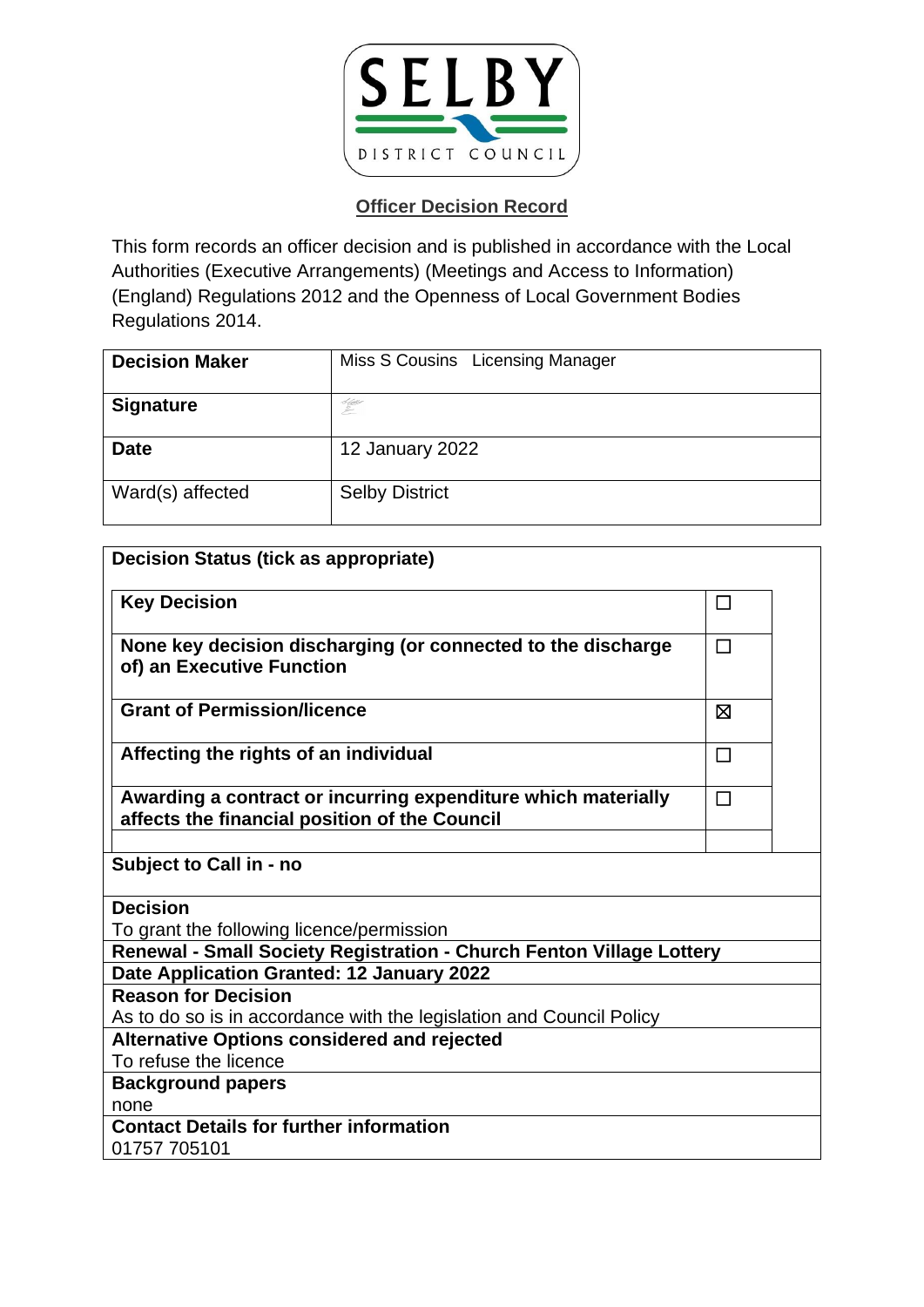

| <b>Decision Maker</b> | Miss S Cousins Licensing Manager |
|-----------------------|----------------------------------|
| <b>Signature</b>      |                                  |
| <b>Date</b>           | 22 January 2022                  |
| Ward(s) affected      | <b>Selby District</b>            |

| <b>Decision Status (tick as appropriate)</b>                                                                   |        |  |
|----------------------------------------------------------------------------------------------------------------|--------|--|
| <b>Key Decision</b>                                                                                            | ப      |  |
| None key decision discharging (or connected to the discharge<br>of) an Executive Function                      | $\Box$ |  |
| <b>Grant of Permission/licence</b>                                                                             | 冈      |  |
| Affecting the rights of an individual                                                                          | $\Box$ |  |
| Awarding a contract or incurring expenditure which materially<br>affects the financial position of the Council | $\Box$ |  |
| Subject to Call in - no                                                                                        |        |  |
| <b>Decision</b>                                                                                                |        |  |
| To grant the following licence/permission                                                                      |        |  |
| Renewal - Small Society Registration - Selby Rugby Union Football Club                                         |        |  |
| Date Application Granted: 19 January 2022                                                                      |        |  |
| <b>Reason for Decision</b>                                                                                     |        |  |
| As to do so is in accordance with the legislation and Council Policy                                           |        |  |
| <b>Alternative Options considered and rejected</b>                                                             |        |  |
| To refuse the licence                                                                                          |        |  |
| <b>Background papers</b>                                                                                       |        |  |
| none                                                                                                           |        |  |
| <b>Contact Details for further information</b>                                                                 |        |  |
| 01757 705101                                                                                                   |        |  |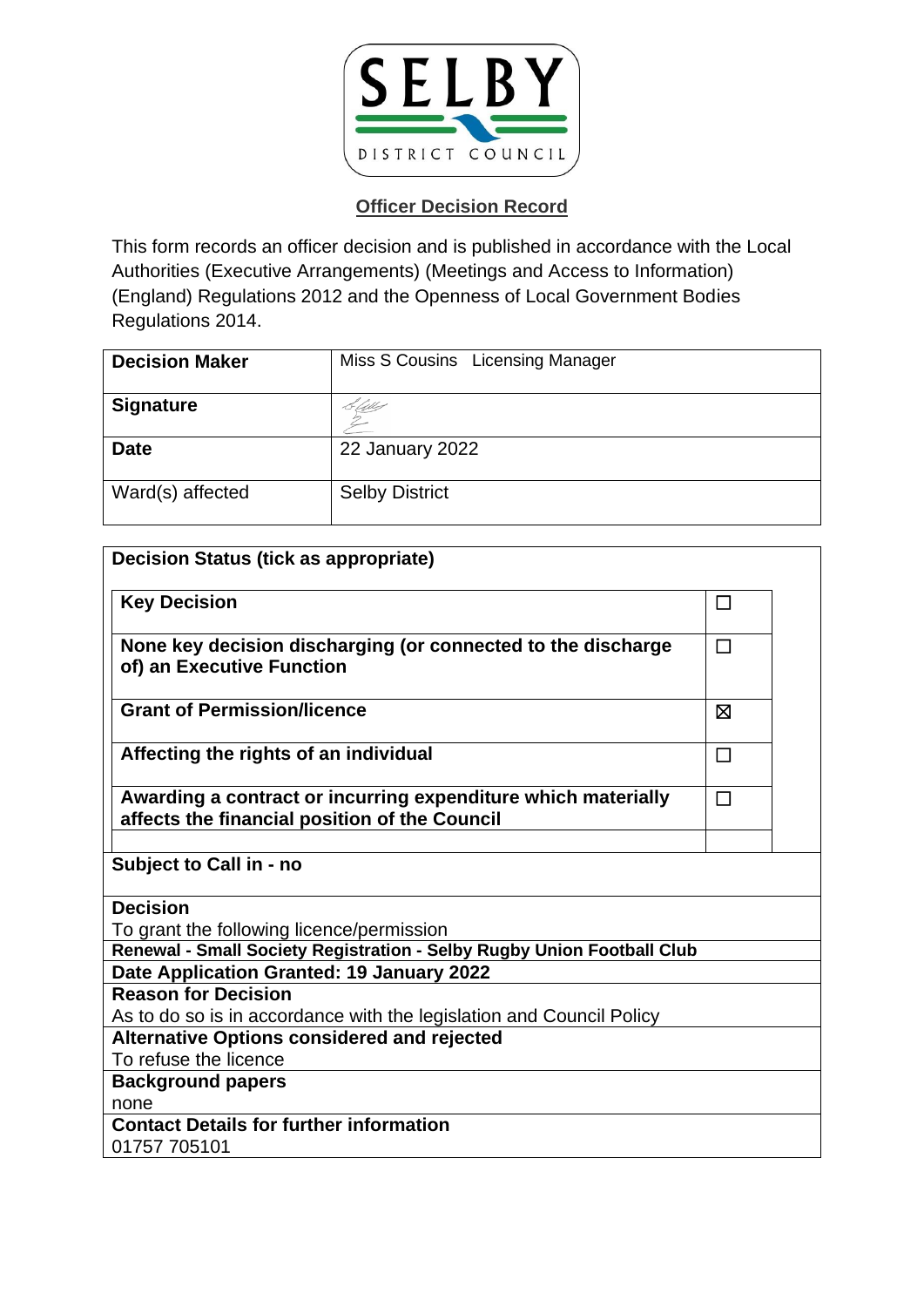

| <b>Decision Maker</b> | Miss S Cousins Licensing Manager |
|-----------------------|----------------------------------|
| <b>Signature</b>      | C Qbb                            |
| <b>Date</b>           | 25 January 2022                  |
| Ward(s) affected      | Womersley                        |

| <b>Decision Status (tick as appropriate)</b>                           |        |  |
|------------------------------------------------------------------------|--------|--|
| <b>Key Decision</b>                                                    | □      |  |
| None key decision discharging (or connected to the discharge           | $\Box$ |  |
| of) an Executive Function                                              |        |  |
| <b>Grant of Permission/licence</b>                                     | ⊠      |  |
| Affecting the rights of an individual                                  | $\Box$ |  |
| Awarding a contract or incurring expenditure which materially          | $\Box$ |  |
| affects the financial position of the Council                          |        |  |
| Subject to Call in - no                                                |        |  |
| <b>Decision</b>                                                        |        |  |
| To grant the following licence/permission                              |        |  |
| Renewal - Small Society Registration - Womersley Village Communal Hall |        |  |
| Date Application Granted: 24 January 2022                              |        |  |
| <b>Reason for Decision</b>                                             |        |  |
| As to do so is in accordance with the legislation and Council Policy   |        |  |
| <b>Alternative Options considered and rejected</b>                     |        |  |
| To refuse the licence                                                  |        |  |
| <b>Background papers</b>                                               |        |  |
| none                                                                   |        |  |
| <b>Contact Details for further information</b>                         |        |  |
| 01757 705101                                                           |        |  |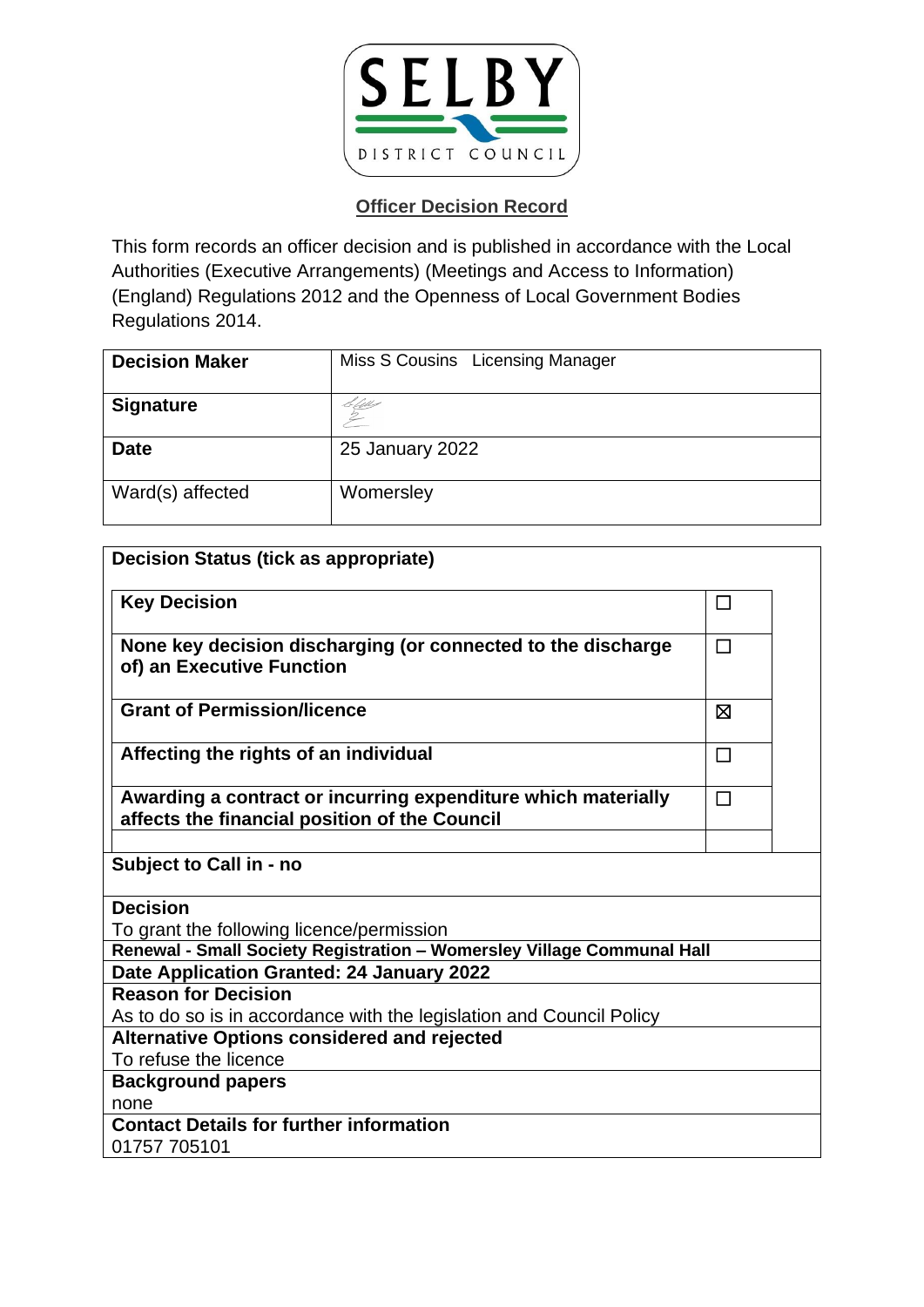

| <b>Decision Maker</b> | Miss S Cousins Licensing Manager |
|-----------------------|----------------------------------|
| <b>Signature</b>      | h lippo<br>L                     |
| <b>Date</b>           | 26 January 2022                  |
| Ward(s) affected      | <b>Selby District</b>            |

| <b>Decision Status (tick as appropriate)</b>                                                                               |        |
|----------------------------------------------------------------------------------------------------------------------------|--------|
| <b>Key Decision</b>                                                                                                        | П      |
| None key decision discharging (or connected to the discharge<br>of) an Executive Function                                  | П      |
| <b>Grant of Permission/licence</b>                                                                                         | ⊠      |
| Affecting the rights of an individual                                                                                      | $\Box$ |
| Awarding a contract or incurring expenditure which materially<br>affects the financial position of the Council             | $\Box$ |
| Subject to Call in - no                                                                                                    |        |
| <b>Decision</b>                                                                                                            |        |
| To grant the following licence/permission                                                                                  |        |
| Renewal - Small Society Registration - Christine Dalby, Vale Of York Pony Club                                             |        |
| Date Application Granted: 26 January 2022                                                                                  |        |
| <b>Reason for Decision</b>                                                                                                 |        |
| As to do so is in accordance with the legislation and Council Policy<br><b>Alternative Options considered and rejected</b> |        |
| To refuse the licence                                                                                                      |        |
| <b>Background papers</b>                                                                                                   |        |
| none                                                                                                                       |        |
| <b>Contact Details for further information</b>                                                                             |        |
| 01757 705101                                                                                                               |        |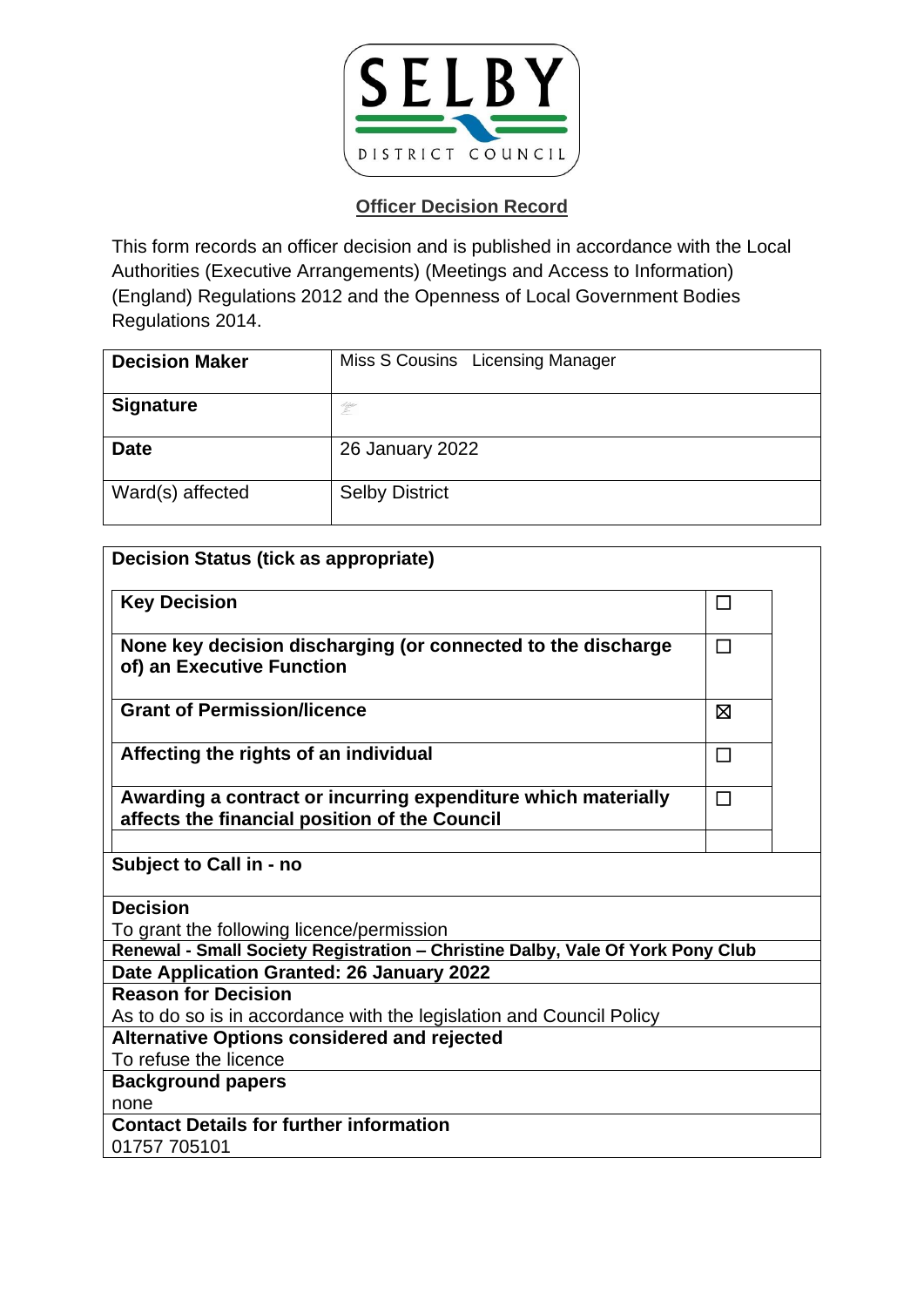

| <b>Decision Maker</b> | Miss S Cousins Licensing Manager |
|-----------------------|----------------------------------|
| <b>Signature</b>      | Saw                              |
| <b>Date</b>           | 26 January 2022                  |
| Ward(s) affected      | <b>Selby District</b>            |

| <b>Decision Status (tick as appropriate)</b>                                                                   |         |  |
|----------------------------------------------------------------------------------------------------------------|---------|--|
| <b>Key Decision</b>                                                                                            | $\perp$ |  |
| None key decision discharging (or connected to the discharge<br>of) an Executive Function                      | $\Box$  |  |
| <b>Grant of Permission/licence</b>                                                                             | ⊠       |  |
| Affecting the rights of an individual                                                                          | $\Box$  |  |
| Awarding a contract or incurring expenditure which materially<br>affects the financial position of the Council | $\Box$  |  |
| Subject to Call in - no                                                                                        |         |  |
| <b>Decision</b>                                                                                                |         |  |
| To grant the following licence/permission                                                                      |         |  |
| Renewal - Small Society Registration - Coultish Community Centre                                               |         |  |
| Date Application Granted: 21 January 2022                                                                      |         |  |
| <b>Reason for Decision</b>                                                                                     |         |  |
| As to do so is in accordance with the legislation and Council Policy                                           |         |  |
| <b>Alternative Options considered and rejected</b>                                                             |         |  |
| To refuse the licence                                                                                          |         |  |
| <b>Background papers</b>                                                                                       |         |  |
| none                                                                                                           |         |  |
| <b>Contact Details for further information</b><br>01757 705101                                                 |         |  |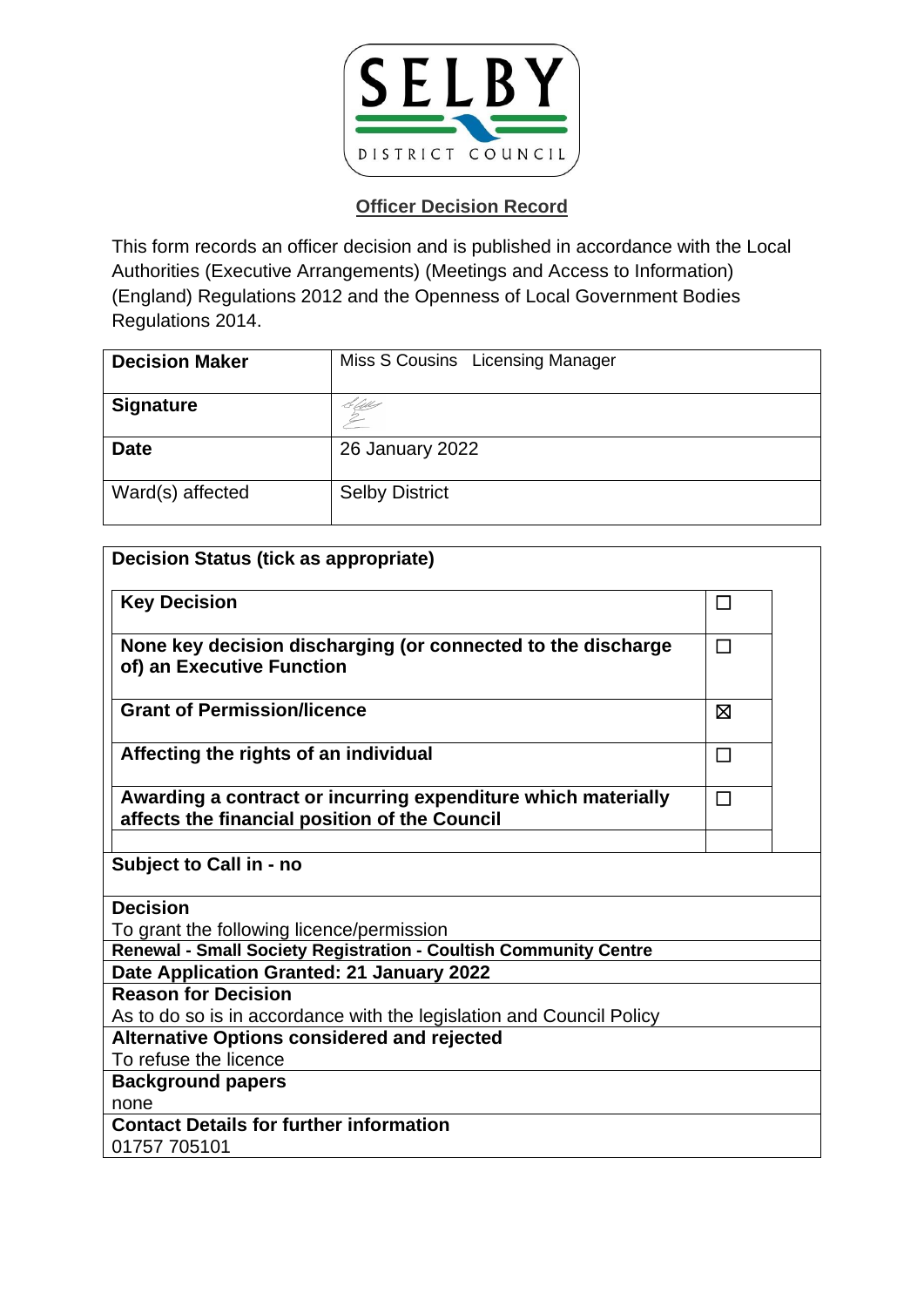

| <b>Decision Maker</b> | Miss S Cousins Licensing Manager |
|-----------------------|----------------------------------|
| <b>Signature</b>      | <u>Lau</u> s                     |
| <b>Date</b>           | 27 January 2022                  |
| Ward(s) affected      | <b>Selby District</b>            |

| <b>Decision Status (tick as appropriate)</b>                                                                   |        |  |
|----------------------------------------------------------------------------------------------------------------|--------|--|
| <b>Key Decision</b>                                                                                            | П      |  |
| None key decision discharging (or connected to the discharge<br>of) an Executive Function                      | П      |  |
| <b>Grant of Permission/licence</b>                                                                             | ⊠      |  |
| Affecting the rights of an individual                                                                          | $\Box$ |  |
| Awarding a contract or incurring expenditure which materially<br>affects the financial position of the Council | П      |  |
| Subject to Call in - no                                                                                        |        |  |
| <b>Decision</b>                                                                                                |        |  |
| To grant the following licence/permission                                                                      |        |  |
| Renewal - Small Society Registration - Cridling Stubbs Village Hall                                            |        |  |
| Date Application Granted: 27 January 2022                                                                      |        |  |
| <b>Reason for Decision</b>                                                                                     |        |  |
| As to do so is in accordance with the legislation and Council Policy                                           |        |  |
| <b>Alternative Options considered and rejected</b>                                                             |        |  |
| To refuse the licence                                                                                          |        |  |
| <b>Background papers</b>                                                                                       |        |  |
| none                                                                                                           |        |  |
| <b>Contact Details for further information</b>                                                                 |        |  |
| 01757 705101                                                                                                   |        |  |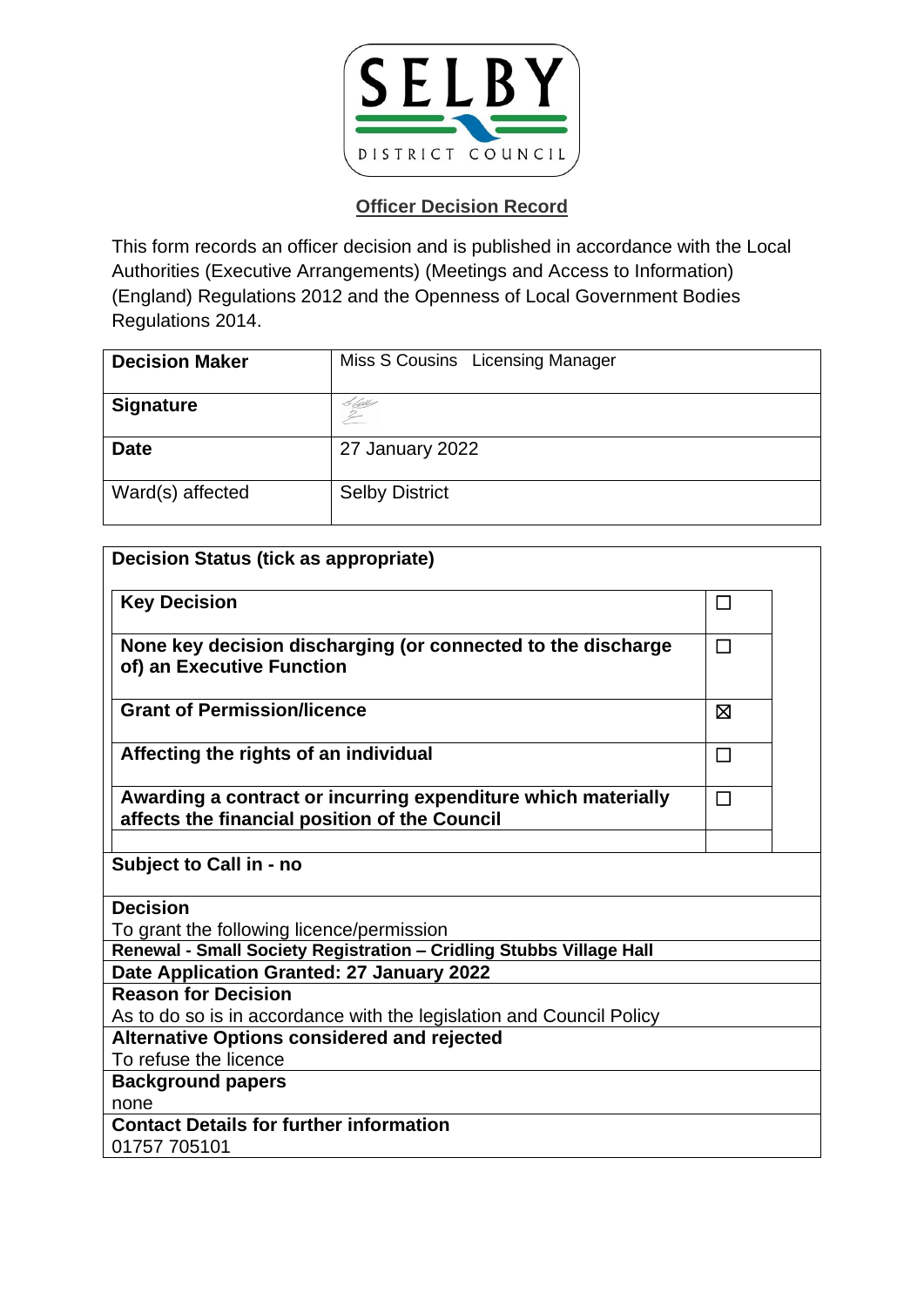

| <b>Decision Maker</b> | Miss S Cousins Licensing Manager |
|-----------------------|----------------------------------|
| <b>Signature</b>      | Stell                            |
| <b>Date</b>           | 29 January 2022                  |
| Ward(s) affected      | <b>Selby District</b>            |

| <b>Decision Status (tick as appropriate)</b>                                                                   |        |  |
|----------------------------------------------------------------------------------------------------------------|--------|--|
| <b>Key Decision</b>                                                                                            | ப      |  |
| None key decision discharging (or connected to the discharge<br>of) an Executive Function                      | $\Box$ |  |
| <b>Grant of Permission/licence</b>                                                                             | 冈      |  |
| Affecting the rights of an individual                                                                          | $\Box$ |  |
| Awarding a contract or incurring expenditure which materially<br>affects the financial position of the Council | $\Box$ |  |
| Subject to Call in - no                                                                                        |        |  |
| <b>Decision</b>                                                                                                |        |  |
| To grant the following licence/permission                                                                      |        |  |
| Renewal - Small Society Registration - Tadcaster Primary Academy Community                                     |        |  |
| Date Application Granted: 28 January 2022                                                                      |        |  |
| <b>Reason for Decision</b>                                                                                     |        |  |
| As to do so is in accordance with the legislation and Council Policy                                           |        |  |
| <b>Alternative Options considered and rejected</b>                                                             |        |  |
| To refuse the licence                                                                                          |        |  |
| <b>Background papers</b>                                                                                       |        |  |
| none                                                                                                           |        |  |
| <b>Contact Details for further information</b>                                                                 |        |  |
| 01757 705101                                                                                                   |        |  |